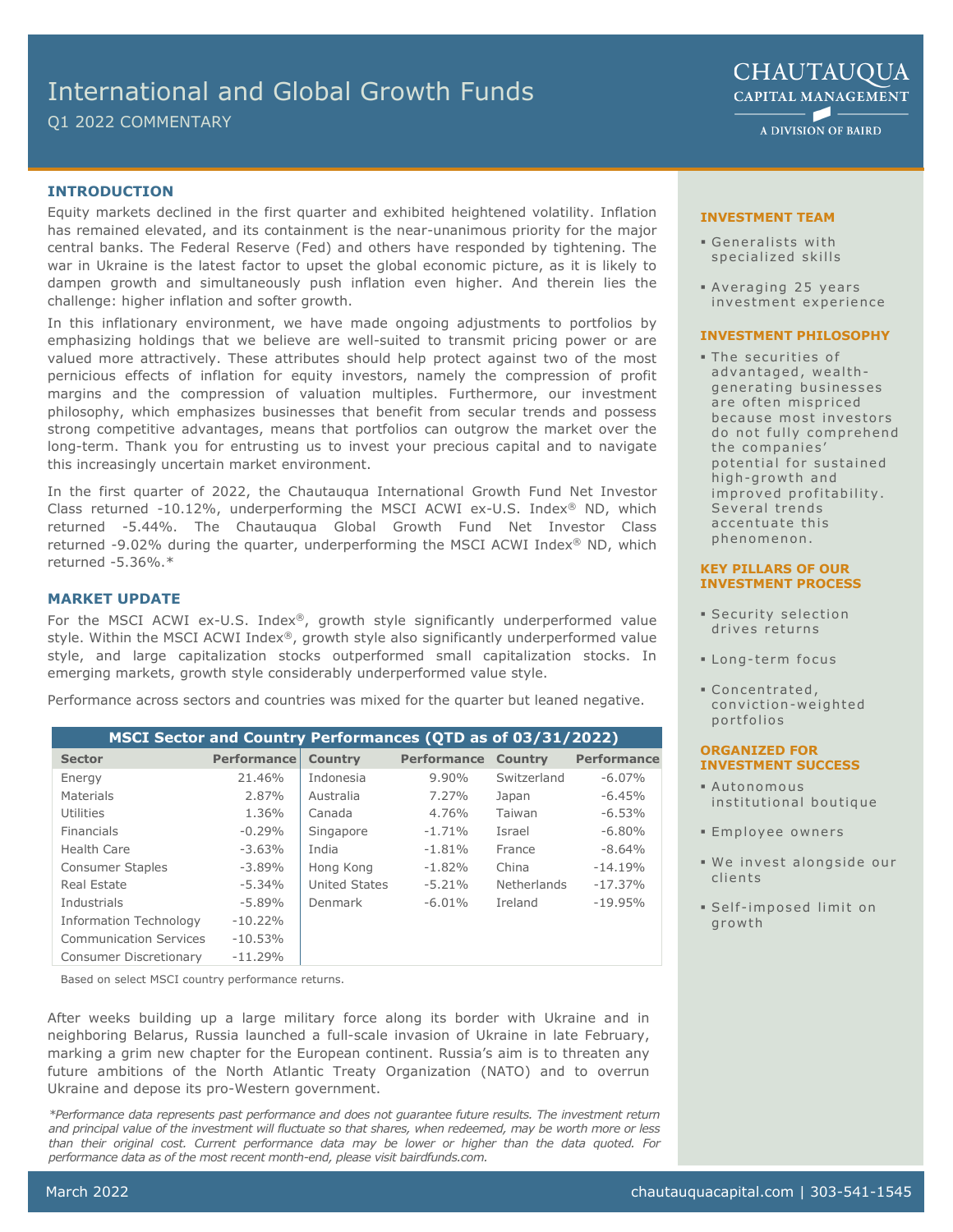Russia is the 11th largest economy in the world. It is a major supplier of energy to Europe, accounting for 40% of the eurozone's natural gas supply, and it is also an important source of metals, fertilizers, and wheat worldwide. The U.S. and its Western allies have imposed a wide array of economic penalties to punish Russia. President Biden has said they were designed to weaken the ruble, crash the Russian stock market, and erode the Russian economy. These penalties have included blocking the Bank of Russia from accessing foreign currency reserves and removing some Russian banks from the Swift network of international interbank payments. Additionally, many large multinational corporations have curtailed, or stopped outright, their business operations in Russia. So far, Russia has been undeterred by Western sanctions, proceeding further with the invasion of Ukraine on multiple fronts.

Inflation has continued to broaden out. U.S. personal consumption expenditure (PCE) inflation reached 6.1% in January and has stayed above the Fed's target inflation rate of 2%. The bout of inflation has several causes, many linked to the pandemic. For one, consumers are flush with savings accumulated from depressed levels of household spending and stimulus programs in the early stages of the pandemic. Since then, the reopening has seen a big snapback in the demand for goods and services. Second, supply bottlenecks have arisen from the reopening and ranged from component shortages to transportation shortages. The added costs, at every step, have led to higher prices. Third, labor markets have tightened rapidly. The unemployment rate reached a pandemic high of 14.7% and has since fallen to 3.8%, and current wage growth is near its highest pace in years. Unemployment is already below the Fed's estimate for the natural unemployment rate, which is 4%, below which price and wage pressures can build. In an expected move and in order to stave off high inflation, the Fed raised interest rates to a range between 0.25% to 0.5%. It has also penciled in a series of six additional rate hikes by the end of this year.

The European Central Bank (ECB) has warned that the war can significantly dampen economic growth and simultaneously push inflation considerably higher. Eurozone inflation reached 5.9% in February, as compared to the ECB's target inflation rate of 2%. However, the ECB scaled back its bond-buying program, in an unexpected tightening move to respond to higher inflation. The ECB faced a difficult choice, given the rapid deterioration of the economic situation, but containing inflation has become the priority issue. The situation will be particularly challenging in Europe. The European economy was slowing even before Russia invaded Ukraine. The war is likely to curb trade between Europe and Russia and exert further pressure on stressed supply chains.

The central banks of Singapore, Hong Kong, Taiwan, and South Korea have already begun raising interest rates to stem inflation and have signaled even more tightening ahead. Furthermore, some of these central banks have needed to tighten to keep pace with the Fed in order to maintain currency exchange rates with the U.S. dollar. Elsewhere in Asia, China, and Japan are not expected to tighten any time soon. Inflation rates in these countries are much more muted, giving their central banks more leeway to keep policies loose to support growth.

# **PERFORMANCE ATTRIBUTION**

The Chautauqua International Growth Fund underperformed during the quarter. Across sectors, stock selection was a slight drag on returns. The largest impact to relative performance was the Fund's overweight to information technology. The lack of exposure to the materials and energy sectors also detracted. Holdings in financials and utilities contributed to relative returns. Regionally, holdings in Asia and the Pacific Basin, and Europe detracted most from performance—particularly in Japan, Netherlands, Australia, and Switzerland—while exposure to North America contributed. The largest detractors to returns in the Fund were Temenos, Prosus, and Keyence. The largest contributors were Bank Rakyat, Fairfax Financial, and SolarEdge.

The Chautauqua Global Growth Equity Fund underperformed its benchmark during the quarter. Selection effect was a detractor to returns, particularly in the information technology, consumer discretionary, and industrials sectors. The lack of exposure to energy was also a detractor. Holdings in communication services and utilities, as well as holdings and an overweight to financials, contributed to relative returns. Regionally, holdings in Asia and the Pacific Basin, and Europe detracted most from performance particularly in Japan, the U.S., and Australia. Holdings and overweight exposure to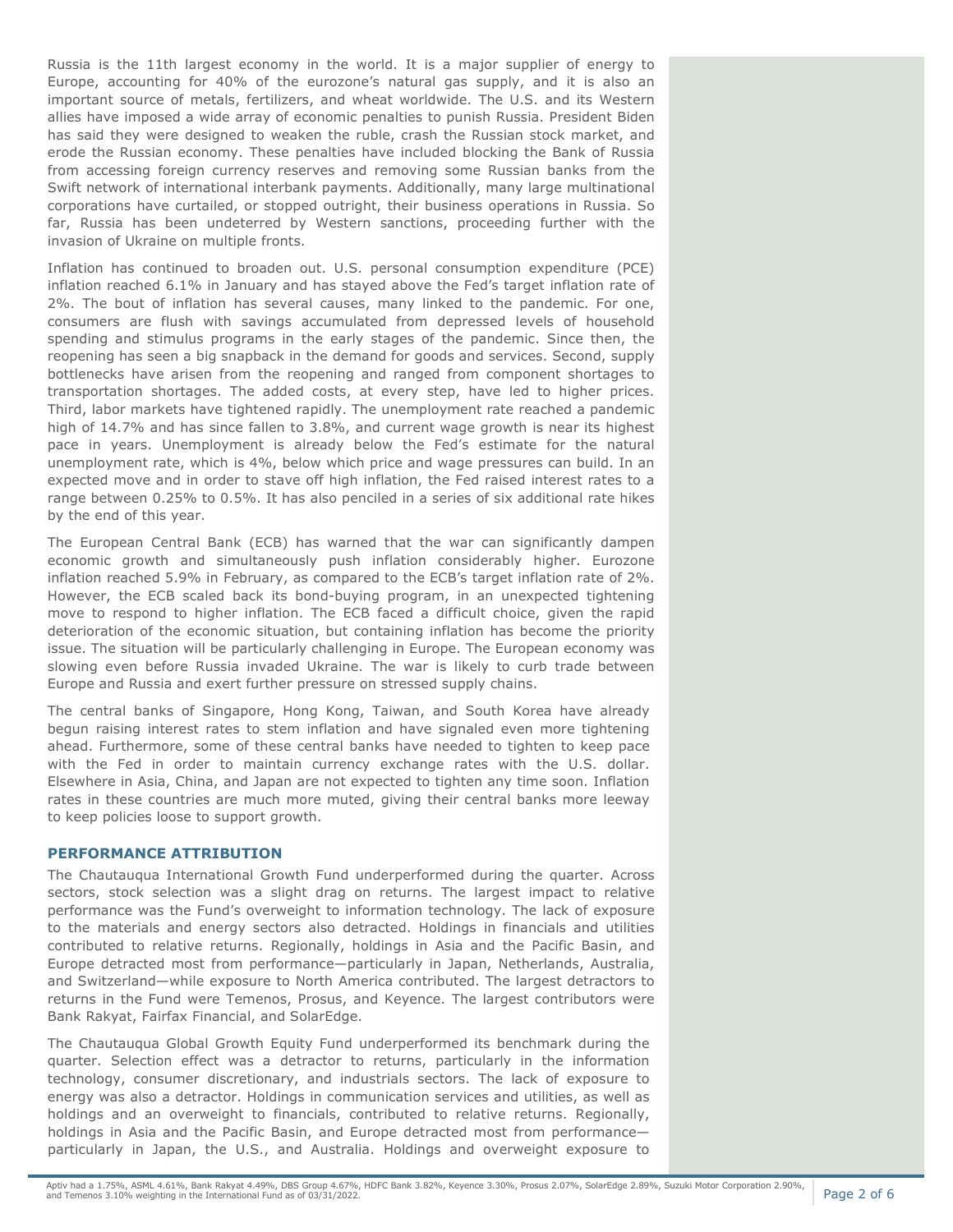Netherlands also detracted. The largest detractors to returns in the Fund were EPAM Systems, Prosus, and Recruit Holdings. The largest contributors were Bank Rakyat, Fairfax Financial, and Brookfield Renewable.

| <b>FUND PERFORMANCE FOR THE PERIODS ENDING MARCH 31, 2022* (%)</b>                             |            |                  |                |                 |                                                  |                                                                       |  |
|------------------------------------------------------------------------------------------------|------------|------------------|----------------|-----------------|--------------------------------------------------|-----------------------------------------------------------------------|--|
| <b>International</b>                                                                           |            |                  |                |                 |                                                  |                                                                       |  |
|                                                                                                | Q1<br>2022 | 1<br>Year        | 3<br>Year      | 5<br>Year       | <b>Since</b><br><b>Inception</b><br>(04/15/2016) | <b>Cumulative</b><br><b>Since</b><br><b>Inception</b><br>(04/15/2016) |  |
| <b>Chautaugua International</b><br><b>Growth- Net Investor Class</b>                           | $-10.12$   | $-5.52$          | 14.12          | 11.41           | 10.53                                            | 81.56                                                                 |  |
| <b>Chautauqua International</b><br><b>Growth- Net Institutional Class</b>                      | $-10.08$   | $-5.34$          | 14.43          | 11.69           | 10.80                                            | 84.27                                                                 |  |
| MSCI ACWI ex-U.S. Index $\mathbb{B}$ - ND                                                      | $-5.44$    | $-1.48$          | 7.51           | 6.76            | 7.53                                             | 54.13                                                                 |  |
| Excess Returns (Institutional Net)                                                             | $-4.64$    | $-3.86$          | 6.92           | 4.93            | 3.27                                             | 30.14                                                                 |  |
| Morningstar Percentile Rank in US Fund<br><b>Foreign Large Growth Category</b><br>(Rank/Count) |            | 42%<br>(184/440) | 5%<br>(20/408) | 10%<br>(39/393) | 13%<br>(47/379)                                  | 13%<br>(47/379)                                                       |  |

| <b>Global</b>                                                                                      |            |                  |                 |                  |                                                  |                                                                       |
|----------------------------------------------------------------------------------------------------|------------|------------------|-----------------|------------------|--------------------------------------------------|-----------------------------------------------------------------------|
|                                                                                                    | 01<br>2022 | 1<br>Year        | 3<br>Year       | 5<br>Year        | <b>Since</b><br><b>Inception</b><br>(04/15/2016) | <b>Cumulative</b><br><b>Since</b><br><b>Inception</b><br>(04/15/2016) |
| Chautaugua Global Growth-<br><b>Net Investor Class</b>                                             | $-9.02$    | 0.06             | 16.39           | 14.11            | 13.80                                            | 116.09                                                                |
| Chautaugua Global Growth-<br><b>Net Institutional Class</b>                                        | $-8.94$    | 0.30             | 16.60           | 14.36            | 14.05                                            | 118.91                                                                |
| MSCI ACWI Index® - ND                                                                              | $-5.36$    | 7.28             | 13.75           | 11.64            | 12.02                                            | 96.67                                                                 |
| Excess Returns (Institutional Net)                                                                 | $-3.58$    | $-6.98$          | 2.85            | 2.72             | 2.03                                             | 22.24                                                                 |
| Morningstar Percentile Rank in US Fund<br><b>World Large-Stock Growth Category</b><br>(Rank/Count) |            | 47%<br>(169/362) | 22%<br>(73/326) | 39%<br>(118/301) | 39%<br>(110/284)                                 | 39%<br>(110/284)                                                      |

\*Performance data represents past performance and does not guarantee future results. Returns over one year are annualized unless otherwise specified. The investment return and principal value of the investment will fluctuate so that shares, when redeemed, may be worth more or less than their original cost. Current performance data may be lower or higher than the data quoted. For performance data as of the most recent month-end, please visit bairdfunds.com.

The Morningstar Percentile Rank is **based on the fund's total return** relative to all funds in the same category for the period. The highest (or most favorable) percentile rank is 1%, and the lowest (or least favorable) percentile rank is 100%. Morningstar total returns include both income and capital gains/losses and excludes sales charges.

Expense Ratios: Chautauqua International Growth Fund Institutional Shares 0.80% (net)/0.90% (gross); Investor Shares 1.05% (net)/1.15% (gross). Chautauqua Global Growth Fund Institutional Shares 0.80% (net)/1.04% (gross); Investor Shares 1.05% (net)/1.29% (gross). The Net Expense Ratio is the Gross Expense Ratio minus any reimbursement from the Advisor. The Advisor has contractually agreed to waive its fees and/or reimburse expenses at least through April 30, 2022 to the extent necessary to ensure that the total operating expenses do not exceed 1.05% of the Investor Class's average daily net assets and 0.80% of the Institutional Class's average daily net assets. Investor class expense ratios include 0.25% 12b-1 fee.

# **PORTFOLIO HIGHLIGHTS | BUYS AND SELLS**

For the Chautauqua International Growth Fund, 75% of companies that reported earnings during the quarter were in-line with or exceeded consensus expectations.

For the Chautauqua Global Growth Fund, 70% of companies that reported earnings during the quarter were in-line with or exceeded consensus expectations.

Our conviction weighting process, which considers our estimates for growth, profitability, and valuation, is key to our portfolio management strategy and has been additive to returns over the long run.

In the International Fund, we exited a position in Julius Baer and reduced positions in ASML, Constellation Software, DBS Group, Tata Consultancy, and Waste Connections. Proceeds were used to initiate new positions in Coloplast and Safran and increase positions in Aptiv, HDFC Bank, and Suzuki Motor.

# **Top 5 Average Weighted International Fund Holdings\* for Q1 2022**

| <b>Security</b>           | Avg.<br>Weight | Contribution |
|---------------------------|----------------|--------------|
| Constellation<br>Software | 5.74           | $-0.36$      |
| Novo Nordisk              | 5.20           | 0.14         |
| Fairfax<br>Financial      | 5.11           | 0.63         |
| Tata<br>Consultancy       | 5.05           | $-0.11$      |
| Waste<br>Connections      | 5.00           | 0.26         |

| ________<br><b>International Fund Holdings*</b><br>for Q1 2022 |                |                     |  |  |  |
|----------------------------------------------------------------|----------------|---------------------|--|--|--|
| <b>Security</b>                                                | Avg.<br>Weight | <b>Contribution</b> |  |  |  |
| Safran                                                         | 0.33           | 0.20                |  |  |  |
| Coloplast                                                      | 0.68           | 0.11                |  |  |  |
| Julius Baer                                                    | 1.29           | $-0.44$             |  |  |  |
| <b>WuXi Biologics</b>                                          | 1.42           | $-0.60$             |  |  |  |
| Kering                                                         | 1.47           | $-0.33$             |  |  |  |

**Bottom 5 Average Weighted** 

#### **Top 5 Average Weighted Global Fund Holdings\* for Q1 2022**

| <b>Security</b>      | Avg.<br>Weight | <b>Contribution</b> |
|----------------------|----------------|---------------------|
| Alphabet             | 4.47           | $-0.12$             |
| Mastercard           | 3.83           | 0.00                |
| Fairfax<br>Financial | 3.70           | 0.46                |
| Charles<br>Schwab    | 3.60           | 0.03                |
| Novo Nordisk         | 3.55           | 0.09                |

#### **Bottom 5 Average Weighted Global Fund Holdings\* for Q1 2022**

| <b>Security</b>        | Avg.<br>Weight | <b>Contribution</b> |
|------------------------|----------------|---------------------|
| Alteryx, Inc.          | 0.08           | $-0.03$             |
| Safran                 | 0.27           | 0.15                |
| Coloplast              | 0.54           | 0.08                |
| Julius Baer            | 0.58           | $-0.18$             |
| Hong Kong<br>Exchanges | 0.86           | $-0.19$             |

\*The holdings identified do not represent all of the securities purchased, sold, or recommended for advisory clients; and past performance does not guarantee future results. To obtain information about the calculation methodology and a list showing every holding's contribution, please contact Baird.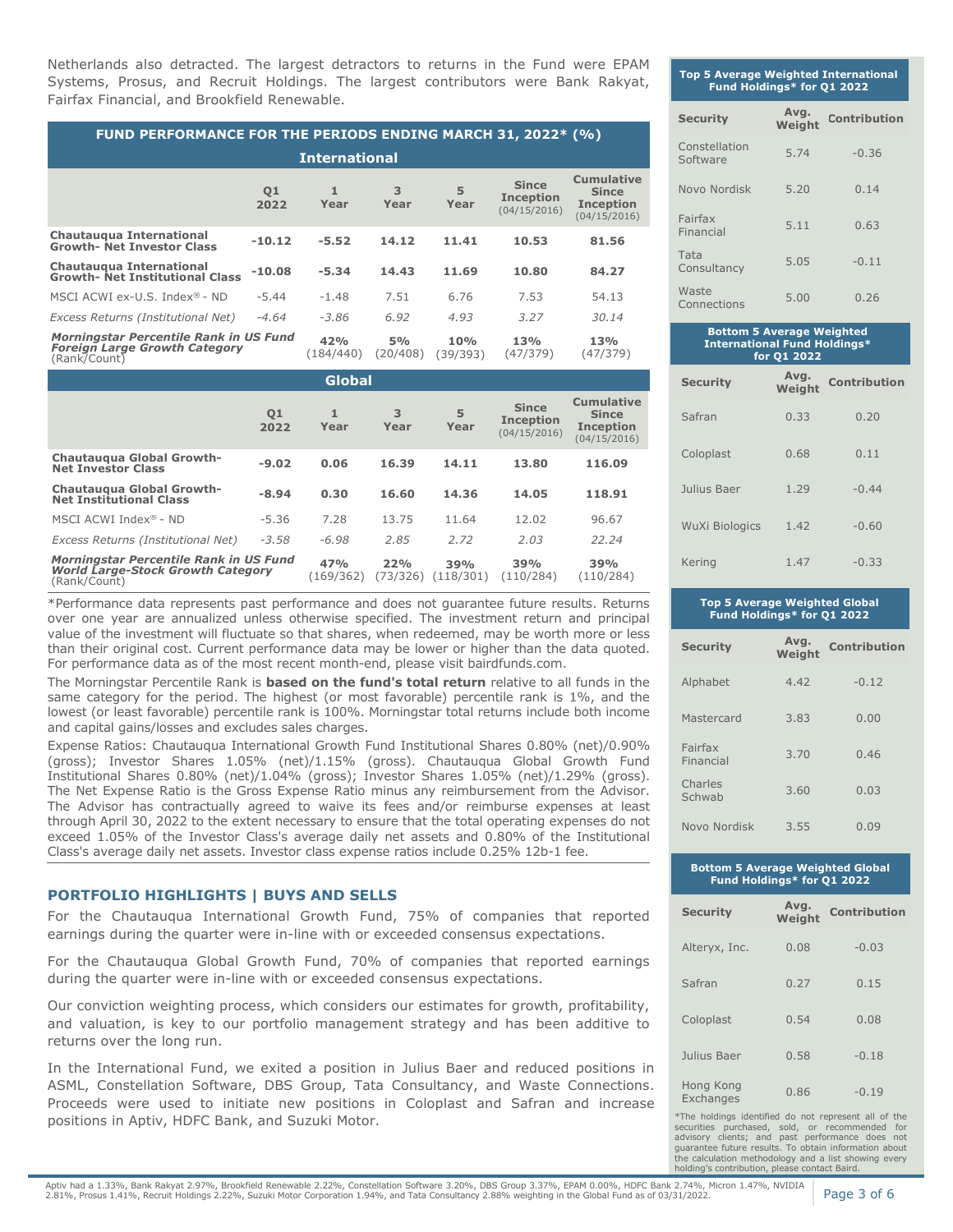In the Global Fund, we exited positions in Alteryx, EPAM Systems, and Julius Baer and reduced positions in Constellation Software, DBS Group, NVIDIA, and Tata Consultancy. Proceeds were used to initiate new positions in Coloplast and Safran and increase positions in Aptiv, HDFC Bank, Micron, and Suzuki Motor.

# **OUTLOOK**

Just as global economies were beginning to put the worst of the pandemic behind, the Russian invasion of Ukraine risks stoking inflation and weakening economic growth worldwide. As a result, higher energy and food prices and more supply chain disruptions have pressured inflation, while consumer and business confidence have recently weakened. The Organization for Economic Cooperation and Development (OECD) has forecast that global inflation will increase by an additional 2.5% and that global economic growth will decrease by an additional 1.1% because of the war. Previously, when war was not on the table, the OECD had forecast inflation of 4.4% and economic growth of 4.5% in 2022.

A "soft landing" scenario is not so straightforward in the current context. The Fed has the task of raising interest rates to moderate demand and bring down inflation. If it raises too slowly, then it risks inflation getting even further out of hand. And if it raises too aggressively, then it may trigger a recession.

Real interest rates are already deeply negative. When real rates are negative, borrowing becomes more attractive, which leads to more spending and higher demand. This would be the opposite of what the Fed is currently trying to achieve. The scenario is all the more precarious because of escalating sanctions on Russia, higher energy and commodity prices, and recent pandemic lockdowns in China. Therefore, much higher interest rates are likely needed to get inflation back down to 2%, and consequently, the hiking cycle would increase the risk of causing a recession.

The median forecast for U.S. inflation is 4.3% in 2022, 2.7% in 2023, 2.3% in 2024, and 2.0% in the long-run. Meanwhile, the median forecast for U.S. interest rates is 1.9% in 2022, 2.8% in 2023 and 2024, and 2.4% in the long-run. The reality is that the Fed has been taking up its forecasts for near-term inflation and interest rates for the last four quarters, which underlines the difficulty of forecasting inflation in the post-pandemic world. However, notably, the Fed's long-run forecasts for inflation and interest rates have not changed at all.

The longer the period that high inflation lasts, the higher the risk that high inflation will become self-reinforcing if consumers and businesses ratchet their inflation expectations higher. The good news is that long-term inflation expectations by consumers, as depicted by the University of Michigan consumer sentiment survey, have remained well anchored at 3.0%. Historically, this metric tends to be higher than the future inflation level that is eventually reached. Additionally, the long-term inflation captured by bond markets in the five-year inflation breakeven rate is just above 3.3%. This would say that long-term inflation expectations by consumers and bond markets have not run amok.

Chautauqua's portfolios do not have any direct exposures to Russia or Ukraine. (In Global portfolios, we exited our position in EPAM Systems during the quarter.) We considered possible indirect disruptions that could affect the semiconductor and auto-related companies in the portfolios, but we believe the impacts are not material. Furthermore, portfolios are also underweight exposure to Europe and therefore we believe they are relatively shielded from the collateral economic damage in the region.

Among emerging economy countries, China is the most significant. The specific threat to portfolio companies in China stems from increased regulation, not just from within China itself, but also externally from the U.S. With respect to the Chinese government, the list of policy considerations is diverse and broadly encompasses socioeconomic disparities, data privacy, national security, and stronger oversight of the internet sector. With respect to the U.S. government, relations with China have weakened considerably in recent years, making way for higher levels of trade protectionism. The abrupt ways that regulatory policies have been introduced, from both sides, have proved extremely disruptive for financial markets.

Additionally, the U.S. has demanded that audit papers of U.S.-listed Chinese companies need to be able to be inspected by U.S. regulators, and that non-compliance for a three-

"For the Chautauqua International Growth Fund, 75% of companies that reported earnings during the quarter were in-line with or exceeded consensus expectations.

For the Chautauqua Global Growth Fund, 70% of companies that reported earnings during the quarter were in-line with or exceeded consensus expectations."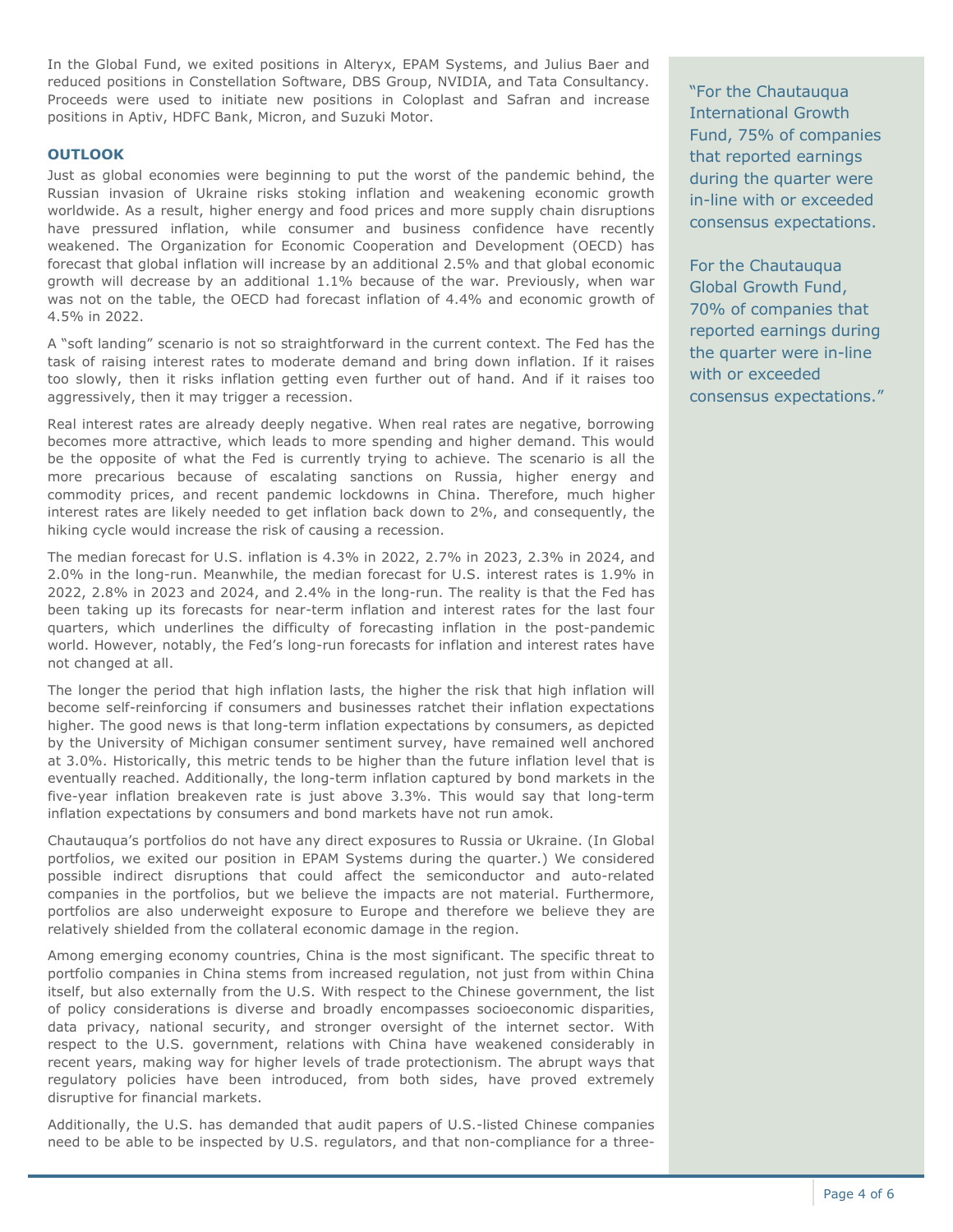year period would result in prohibiting trading on U.S. securities exchanges. Overall, we are constructive that U.S. and Chinese regulators will find a solution that prevents delisting of identified issuers because both sides have interests in preserving the value of investments made by U.S. investors and preserving the ability of Chinese companies to access foreign capital.

In order to contain the specific risks from China, we actively trimmed China weightings by approximately 6.1% in the International portfolios and by approximately 4% in the Global portfolios since the beginning of last year. Valuations for holdings in China have compressed substantially, and yet these businesses still possess considerable competitive advantages and leading market positions. These reasons underlie our continuing investment in these companies.

With respect to managing the portfolios in an inflationary environment, we have taken great care to insulate against the most pernicious risks that inflation poses to equity investments: pressure on company profit margins and compression of valuation multiples. First, we have emphasized companies that we believe have pricing power because of the mission-critical or value-add nature of their products and services. Because of these features, these companies are able to transmit price in inflationary environments, and therefore protect their profit margins. Furthermore, we have made incremental adjustments to portfolios to emphasize companies with more attractive valuations, in light of higher market discount rates. We have implemented these adjustments in a long series throughout last year and in this past quarter.

Our investment philosophy emphasizes businesses that benefit from secular trends and that we believe possess strong competitive advantages and market positions. And some of the most exciting growth areas are agnostic to the growth potential of the global economy or of any geographic region. These include our many investments in and adjacent to cloud computing, software-as-a-service, digitalization, artificial intelligence, semiconductor advancement, e-commerce and payments, industrial automation, electric vehicles, and novel biologic and biosimilar therapies. Other exciting growth areas pertain to rapidly expanding consumer classes, broadly in emerging economies and especially in Asia, which are propelling the uptake of various consumer goods and financial products. Because of these reasons, we believe our managed portfolio can continue to compound wealth at faster-than-market rates, even when the global growth environment is moderating.

# **BUSINESS UPDATE**

There have been no changes to the investment team at Chautauqua Capital Management nor have there been changes to the ownership structure of our parent company, Baird.

Respectfully submitted,

The Partners of Chautauqua Capital Management – a Division of Baird